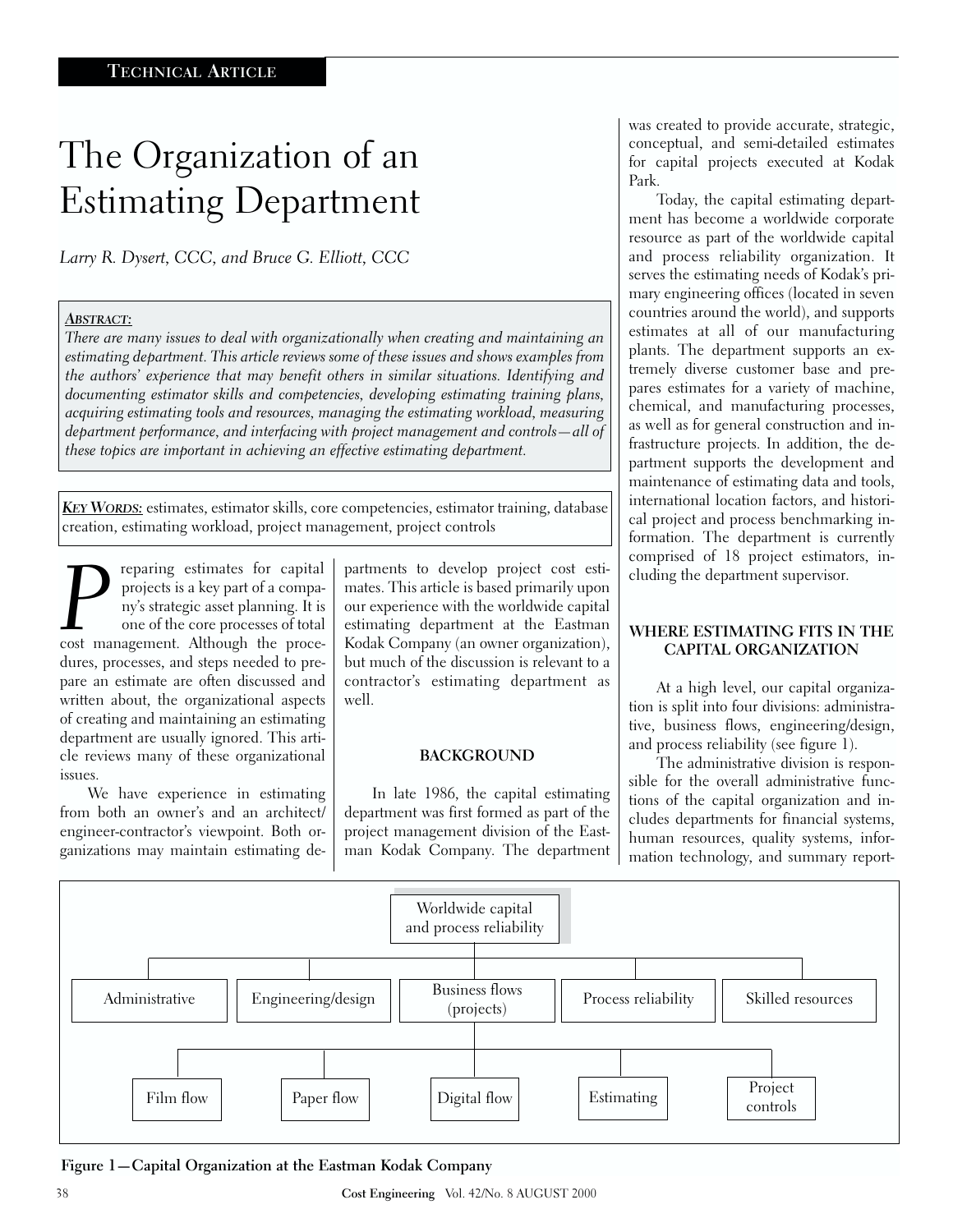ing of capital budgets. The engineering /design division is organized by functional areas related to processes, including departments related to developing and implementing global baseline technologies and designs. The process reliability division is organized to support process reliability and maintenance of the company's worldwide assets, and includes departments related to predictive maintenance, reliability benchmarking and training, spare parts management, etc. The skilled resources division maintains the in-house construction force and the construction managers who are responsible for managing the in-house construction, as well as all contracted construction.

The business flows division provides project management resources and is the interface to the customer areas (the manufacturing divisions). Each business flow maintains a group of project managers. These project managers are responsible for the actual capital projects required to support the needs of the manufacturing community with which they are aligned. The project managers, as needed, pull resources from the engineering/design division to create project teams for the execution of projects. The business flows division also includes the centralized estimating and project controls departments.

As you can tell from this description, the capital estimating department is a centralized corporate resource that provides global estimating capabilities. The department is responsible for the preparation and/or review of all significant capital projects. Each local plant site may prepare estimates for small capital and site-related projects (generally \$50,000 or less in value). This is similar to most owner organizations. Approximately 80 percent or more of large owner organizations maintain a centralized estimating department.

#### **ESTIMATOR SKILLS, KNOWLEDGE, AND CORE COMPETENCIES**

An effective estimating organization requires highly knowledgeable personnel who possess a broad set of both technical and nontechnical skills. We have defined this set of skills as "estimating core competencies." Documenting the core competencies is important for estimators to understand the basic skills required to perform effectively in their position, and is also important to define the requirements of an estimator for recruiting purposes (whether recruiting from other departments in-house or from outside companies).

The core competencies are divided into four major groups: business skills, software skills, communication skills, and general skills.

#### **Business Skills**

- An understanding of the capital project process;
- a detailed understanding of the estimate requirements for each class of estimate;
- ability to read engineering documents;
- code of accounts/work breakdown structures/project breakdown structures;
- basic project controls (budgets, schedules, cost control, change management, progress measurement, earned value, and forecasting);
- data analysis (labor productivity, database standards and development, historical data analysis, and benchmarking);
- strategic estimating skills (capacity factoring, equipment factoring, cost modeling, general factor, and ratio development); and
- detailed estimating skills (material takeoffs, pricing, and costing).

#### **Software Skills**

- Company software (accounting system, purchase order system, material pricing system, timecard, and project charging systems);
- general software (Excel, Word, Powerpoint, or Lotus Notes);
- estimating software (all estimating software used by the department);
- estimating workload reporting system;
- project historical retrieval and analysis system; and
- risk analysis software.

# **Communication Skills**

Presentation skills;

- report writing; and
- listening.

# **General Skills**

- Planning, organizing, and delegating;
- resourcefulness and problem-solving;
- decision-making;
- teamwork and relationships;
- following project process and procedures;
- leadership and negotiations; and
- marketing.

# **Estimator Performance Expectations**

The list of estimating core competencies is expanded upon and supplemented by other needs (such as understanding specific industrial processes) in a document known as the estimator performance expectations. This document establishes the level of the specific skills and knowledge required for various estimator job levels (or wage grades). The estimator performance expectations document is a rubric for measuring the overall skill and performance level of the estimator, and for indicating which areas require attention in order to facilitate promotion to the next wage grade.

# **ESTIMATING TRAINING**

Extensive training is conducted for each estimator in accordance with the estimator performance expectations and the estimating core competency areas described above. The training for each individual estimator is summarized in a document called the employee development plan. Similarly, the training plans for all estimators are summarized in a department training plan, and are monitored on a monthly basis.

Regular informal training meetings are scheduled for the entire estimating group on a monthly basis. These monthly meetings are typically conducted by a member of the estimating department and usually focus on recent enhancements to the estimating systems or other estimating resources, recent additions or updates to the estimating item cost database, or the sharing of experiences on recent large or significant estimates. Although most training sessions are taught by senior estimators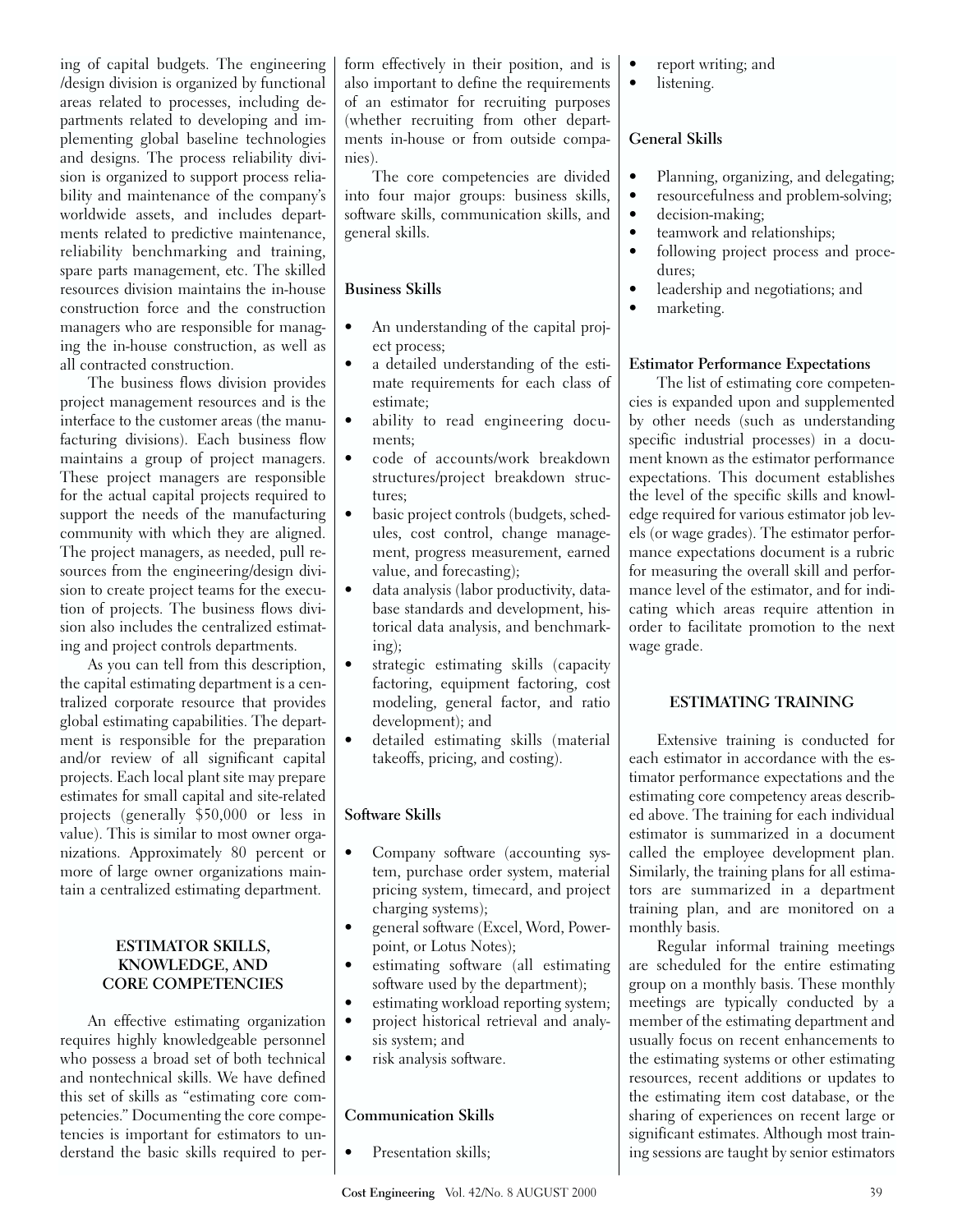in the department, all estimators are encouraged to organize and lead a training session.

These informal training sessions are supplemented by additional formal training classes that are taught by either corporate training resources or outside training organizations. These classes cover a variety of topics—from technical training in the industrial processes employed in Kodak's manufacturing units, to software training in Excel or Word. Other topics may include business issues such as the economic evaluation of projects or other financial topics; general issues such as teamwork, diversity training, or negotiating skills; or personal issues such as stress management, nutrition, or other healthrelated topics. Estimators also are encouraged to seek college degrees (undergraduate and advanced) with potential corporate financial support subject to corporate guidelines and defined business needs. Last, estimators are encouraged to join AACE International and to attend the monthly meetings and other training opportunities provided by the local AACE section. Many estimators are active both locally and internationally in AACE.

#### **ESTIMATING TOOLS AND RESOURCES**

One of an estimator's most important tools is, of course, a computer and associated software. Today, the personal computer, or PC, is most often the estimator's computer of choice; it is usually connected to a local area network (LAN). The use of a LAN increases overall productivity for the estimating group, and easily allows sharing of files and data between estimators. At Kodak, all estimators use Pentiumbased personal computers on a Microsoft NT-based network.

# **Software**

As mentioned previously, our estimating department prepares a variety of estimates, from very early strategic cost studies through semi-detailed budget authorization estimates (and occasionally detailed check estimates). A variety of estimating techniques and estimating software is used in preparing the many classes of estimates (see figure 2).

Kodak's estimating software is organized around a central estimating system



**Figure 2—Cost Estimating Systems Diagram**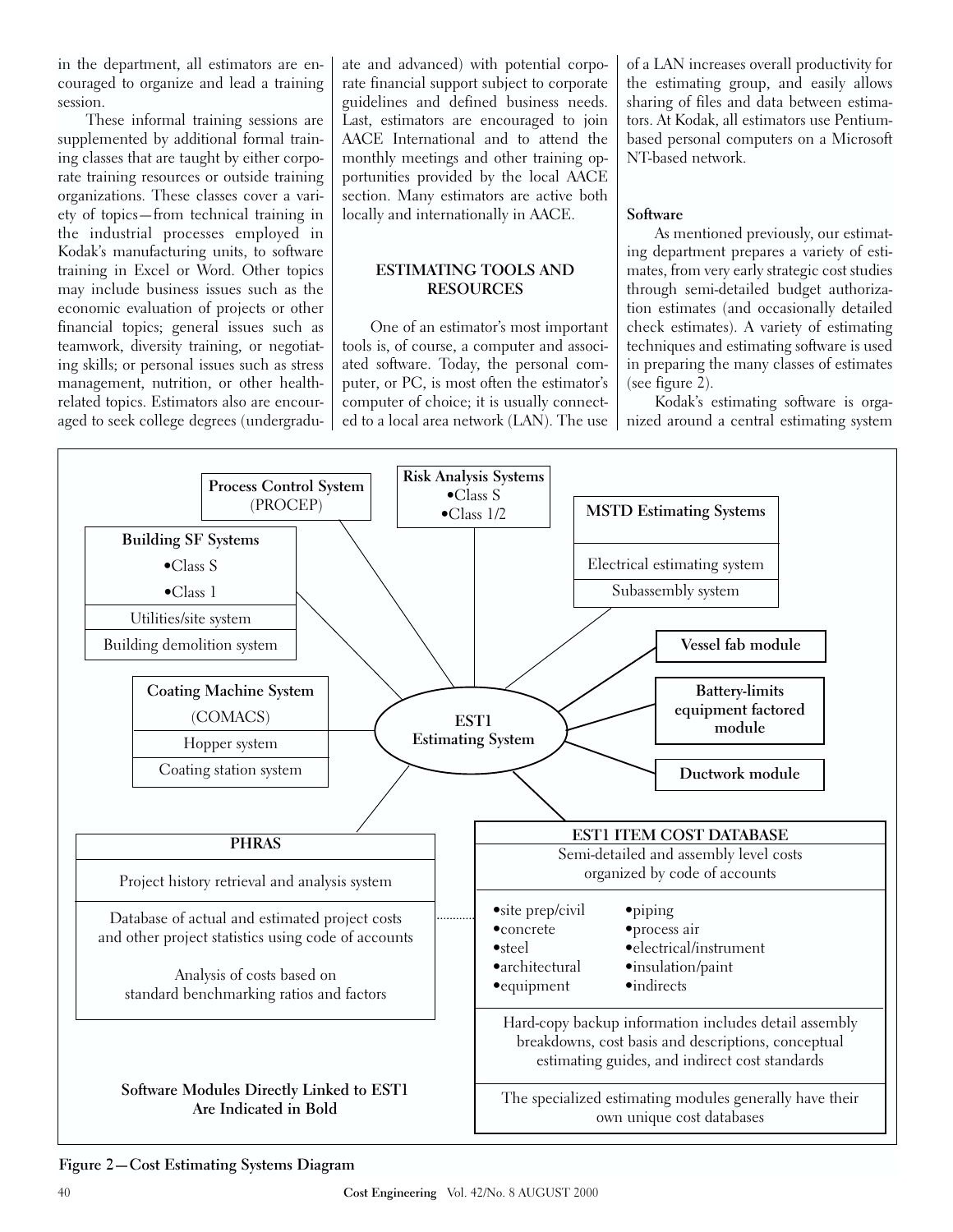known as EST1. This system provides a generic line-item estimating system and forms a "hub" from which many of the other specialized estimating modules can be accessed. The system also provides access to our cost estimating database. The EST1 system is typically used in the preparation of all semi-detailed estimates.

As can be seen in figure 2, there is no single system that can satisfy all of the department's needs. This is especially true in a department that works with such a wide variety of projects. The department has therefore concentrated on supplying many small, focused estimating systems to meet specific needs, and has linked these into the core estimating system where it makes sense to do so. All of the systems support our standard code of accounts, and reports are standardized as much as possible across the systems.

Many of the specialized estimating systems are conceptual in nature, and are based on parametric estimating methods and algorithms. Most of these are based on elaborate, custom-developed, Excel spreadsheets. The department also uses ICARUS project manager software, primarily for process equipment pricing. Other than the ICARUS software, all other estimating software is developed and maintained in-house by the estimating department.

Kodak's estimating line-item database contains approximately 20,000 items (including individual components and assemblies). It was derived by benchmarking unit material and labor cost data from many different sources. Depending on the discipline, up to 11 sources of unit rates (including various contractor standards, in addition to commercial and other published sources) were compared and evaluated to determine the "reasonable" average unit rates that comprise our standard database.

In addition to estimating systems, the department also has developed software systems for risk analysis and benchmarking. These systems supplement the services that the department provides, and are another critical contributor to the department's success. Kodak's risk analysis software is made up of two systems: a strategic evaluation system based on overall project definition status and technological complexity, and a more detailed risk modeling system based on risk assessments for individual components of the estimate.

Another important system is the project historical retrieval and analysis system (PHRAS). Since one of the most important tools for an estimator is experience, PHRAS is designed to collect summary level project cost, schedule, and scope information in order to provide a structured format for the collection of project experience. PHRAS is used to capture and analyze data for all completed projects over \$50,000, as well as for selected estimates and non-Kodak projects. The information collected by PHRAS is used for many purposes. It provides benchmarking data to monitor project cost and schedule performance, gives meaningful ratios and statistics to aid with estimate reviews, provides estimating database feedback and calibration information, and serves as a strategic resource planning and forecasting tool. The system also can be a strategic cost estimating system that generates estimates based upon benchmark measures. PHRAS analysis provides the raw material for the many parametric estimating tools used at the company.

Besides these estimating systems, estimators also need access to word processing and spreadsheet software. Spreadsheets are useful for many purposes, and are a great general-purpose tool for ad hoc estimate reporting, in addition to using them for customized estimating applications.

#### **Data**

Kodak subscribes to R.S. Means, Richardson Engineering Services, and trade services to acquire their published books on cost information. New copies are acquired every year and are kept in a department library. In addition to these, we rely on several other published sources of international cost factors and data. Vendor catalogs also are acquired and maintained in the estimating library. The estimators have access to Kodak's engineering and technical library and are provided with Internet accounts to access vendor and other related information from the worldwide web.

To supplement the published sources on international cost factors, the department sends out a yearly survey to our international sites to obtain material and labor pricing information. This data is consolidated and published for use by the department.

Kodak also participates in the cost engineering committee of the Industry Benchmarking Conference facilitated by Independent Project Analysis, Inc. to collect additional benchmarking data. Much of this data is incorporated into the PHRAS system.

# **Procedures**

Department estimating procedures are documented and maintained under controlled distribution, as is end-user documentation for the software systems, item cost database information, and other resource information. All resource information is also maintained on an intranet site that is available to all Kodak sites worldwide. The estimating procedures manual contains the following sections:

- overview of the estimating process;
- review of estimate requirements;
- planning the estimate;
- structuring the estimate;
- developing the estimate;
- analyzing cost risk and estimating contingency;
- documenting the basis of an estimate;
- estimate reporting;
- review and issue estimate (including benchmarking analysis);
- estimate maintenance (change management);
- estimate close-out (project close-out support); and
- estimate databases and systems maintenance.

#### **Maintenance**

Just as with a mechanic at your local automotive repair shop, tools are a key contributor to an estimator's productivity. They must be maintained and kept up-todate for maximum effectiveness. This is not an easy nor exciting task; however, time and effort must be devoted to these activities. The department budgets approximately 1½ work-years (about 8.5 percent of total workhours) to developing and maintaining our estimating tools and resources. Although much of this work is concentrated with a few individuals, all estimators are expected to contribute.

All scheduled improvements, enhancements, and maintenance of the tools and resources are scheduled and monitored using standard project control tech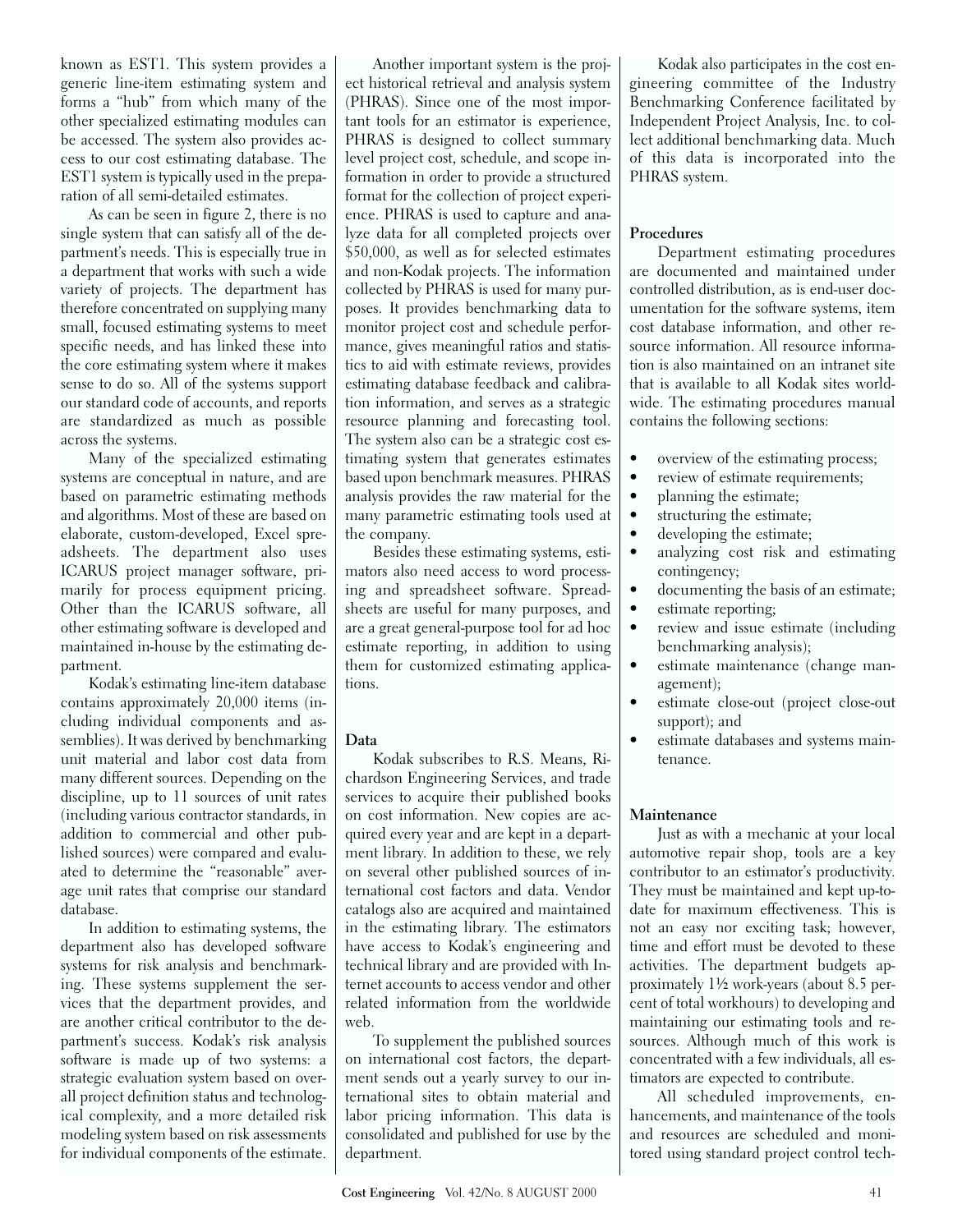niques. The activities are planned, budgeted, and entered into SureTrak (which is used as the project management tool). Progress on activities is monitored on a monthly basis. It is expected that progress on these activities will slow during periods of high estimating activity, but the opposite is also true. When the actual estimating workload is low, estimators are expected to work on these development and maintenance activities. There is never a time when the estimators don't have something to keep themselves busy.

#### **MANAGING THE ESTIMATING WORKLOAD**

Managing the workload of a large group of estimators can be a difficult task. The individual workload assignment for the estimating staff needs to be monitored, as well as the progress for all active estimates. The estimating department at Kodak uses a software application, the Workload Reporting System (WRS), to aid in managing the estimating workload.

All new (and even potential) estimates are entered in the system, with their start and planned completion dates, planned hours needed to prepare the estimate, lead and supporting estimators, estimate customer, estimate type, and other miscellaneous data. At any point in time, WRS can be used to display all of the estimates that are currently in progress or are planned in the future. The data can be sorted by project, estimator, or by planned completion date. This information is used to monitor the workload of the department and to ensure that all estimates are obtaining the resources needed to be completed on time. The system also can indicate which estimators will be free to work on the next or near-term estimates. One estimator is assigned as the workload coordinator to centralize the input of all information into the system and issue reports. Working with the department supervisor, he/she may assist in assigning estimators to specific projects. The assignment of being a workload coordinator is rotated on an ad hoc basis.

When an estimate is completed, the final estimated cost for the project and the hours expended to complete the estimate are input to the system. This provides a history on all completed estimates. The actual completed estimates are filed in a

central area. This information can be very valuable. For instance, when a new estimate is being started, the estimator can access the WRS and look up similar estimates by keyword, estimate location, or other meaningful data. The estimator could then easily locate the completed estimates for similar projects, and obtain equipment pricing information or other data that is useful for preparing the current estimate.

The estimating workload is monitored on a weekly basis by the estimating supervisor and the workload coordinator. It also is reviewed by the entire estimating department staff at monthly group meetings.

#### **MEASURING THE PERFORMANCE OF THE ESTIMATING DEPARTMENT**

It is always important to measure performance, and most organizations have some form of performance measurement and/or continuous improvement process in place. The estimating department at Kodak maintains a variety of measures and statistics to measure performance and record trends in workload, estimate types, etc.

One set of key measures comes directly from the workload reporting system described above. Using this system, the department keeps track of the number of estimates completed, the average size of estimates, estimate preparation costs as a percent of total project cost, and a variety of other measures. This data can be sorted in many ways, including by type of estimate, project size, business unit, customer, etc. This data can be reported by month and/or year. Standard reports with a core set of measures are reviewed at the monthly group meetings.

The department also measures and tracks the progress of its planned improvement activities (also described above). Progress against the plan becomes one element of an overall performance matrix, and is a team contribution element on the estimators' year-end performance appraisals. Other items on this team performance matrix include the total hours charged to customers, the training hours accomplished, the number of estimate marketing presentations made, and the number of estimate reviews completed using benchmark data from our PHRAS system.

Individual performance measures are supplemented by behavior and performance surveys that are sent to selected customers and peers. These are summarized by the estimating supervisor and become a part of each estimator's year-end reviews and performance appraisal.

#### **INTERFACING WITH PROJECT MANAGEMENT AND PROJECT CONTROLS**

The estimating department does not work in a vacuum. In many organizations, estimates are treated as being "owned" by the estimator who prepared it, who assumes full responsibility for its accuracy. An estimate should be "owned" by the entire project team. This requires a close interface with project management and project controls. After the initial estimate is prepared, it is important that adequate change management is in place so that changes in project scope can be assessed, and the project estimate updated accordingly. Project managers should ensure that estimators are involved in project teams early (when many important design decisions are made that may affect cost), and that they stay involved, at least minimally, throughout the project process. The estimators need to be involved in project close-outs to obtain any cost information that may be beneficial in future estimates, and to collect data for the historical database system.

Estimators usually will work closely with project controls personnel to format estimates so that they can be cast in the project work breakdown structure, and to assist in preparing schedules and resource plans. Estimators are encouraged to develop relationships with project managers and project controls personnel, and to build relationships based on trust. Estimators often will make presentations at group meetings of project managers or project controls personnel to demonstrate new estimating tools, resources, or other ways in which estimating can add value to the project process.